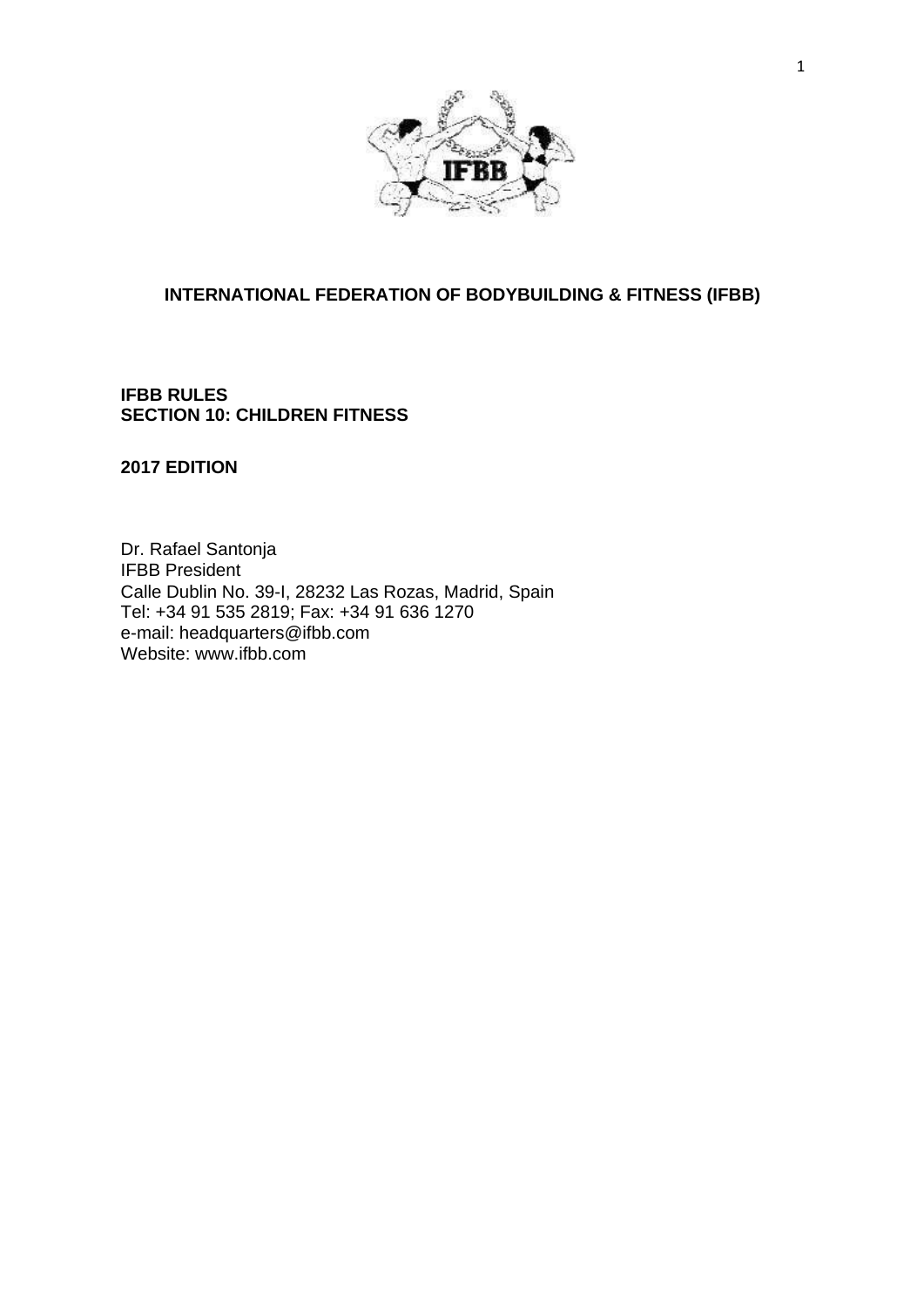## **SECTION 10: CHILDREN FITNESS**

| Article 1: Introduction                                             | 3                |
|---------------------------------------------------------------------|------------------|
| Article 2: Responsibilities of Organizers to Athletes and Delegates | 3                |
| Article 3: Categories                                               | 3                |
| Article 4: Rounds                                                   | $\overline{4}$   |
| Article 5: Attire for Round 1 and Round 3 (Routine)                 | $\overline{4}$   |
| Article 6: Prejudging: Presentation of Round 1 (Routine)            | 5                |
| Article 7: Prejudging: Scoring of Round 1 (Routine)                 | 5                |
| Article 8: Prejudging: Assessing of Round 1 (Routine)               | 6                |
| Article 9: Attire for Round 2 and Round 4 (Quarter Turns)           | 6                |
| Article 10: Prejudging: Presentation of Round 2 (Quarter turns)     | 6                |
| Article 11: Prejudging: Scoring of Round 2 (Quarter Turns)          | $\overline{7}$   |
| Article 12: Prejudging: Assessing of Round 2 (Quarter Turns)        | 8                |
| Article 13: Finals: General Remarks                                 | $\bf 8$          |
| Article 14: Finals: Attire for Round 3 (Routine)                    | $9\,$            |
| Article 15: Finals: Presentation of Round 3 (Routine)               | $\boldsymbol{9}$ |
| Article 16: Finals: Scoring of Round 3 (Routine)                    | $9\,$            |
| Article 17: Finals: Assessing of Round 3 (Routine)                  | 9                |
| Article 18: Finals: Round 4 (performed at two-day contests only)    | 10               |
| Article 19: Finals: Presentation of Round 4 (Quarter Turns)         | 10               |
| Article 20: Finals: Scoring of Round 4 (Quarter Turns)              | 10               |
| Article 21: Finals: Assessing of Round 4                            | 10               |
| Article 22: Finals: The Awarding Ceremony                           | 11               |
| Article 23: Finals: Teams Classification Results and Award          | 11               |
| Appendix 1: Quarter Turns                                           | 11               |
| Appendix 2: Assessment of the Fitness Routines                      | 12               |
| Appendix 3: Photographs                                             | 12               |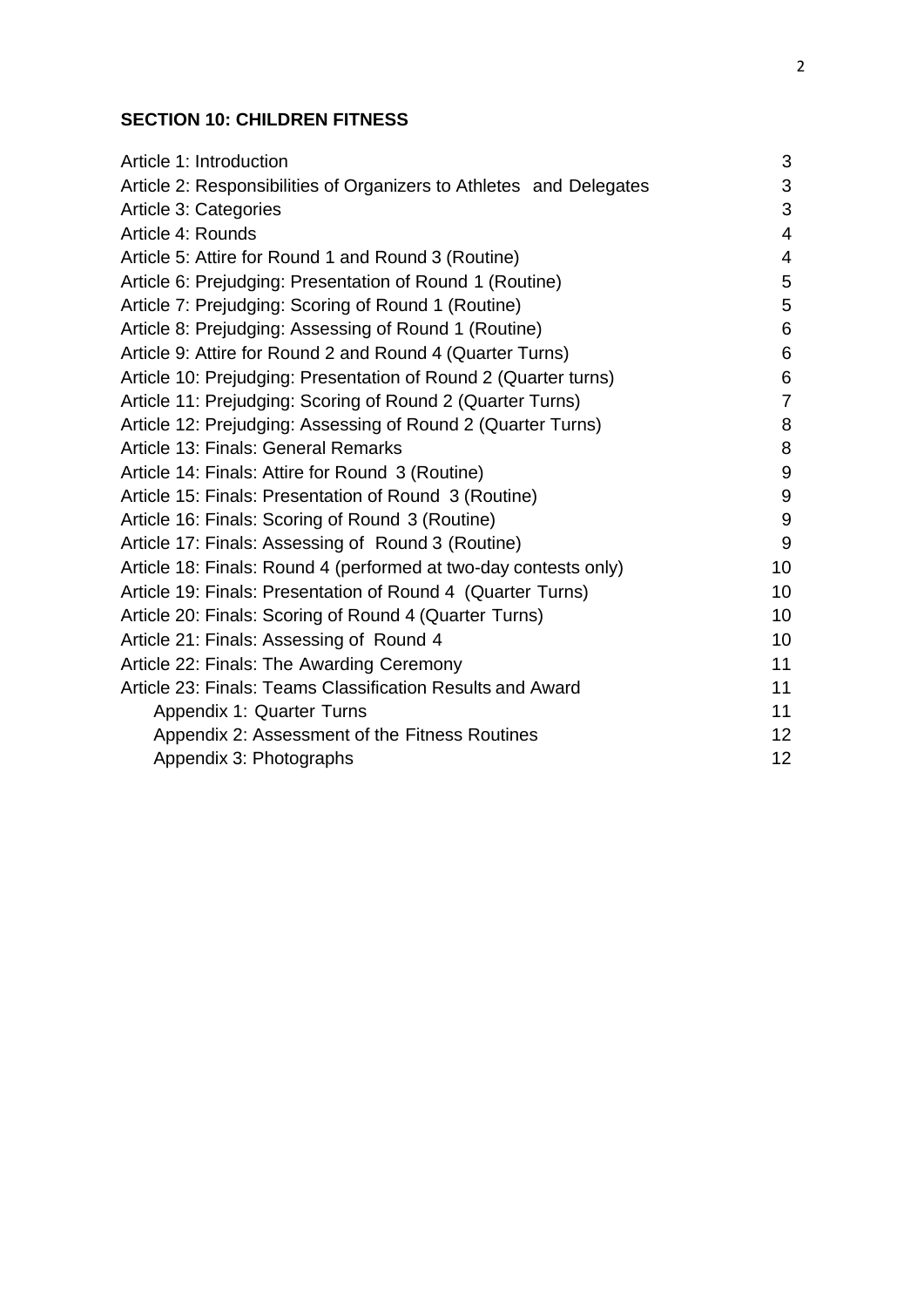## **Article 1 - Introduction**

Children Fitness category was officially recognized as a new sport discipline by the IFBB Executive Council and IFBB Congress on November 07, 2010 (Baku, Azerbaijan).

## 1.1 General:

The IFBB Rules for Children Fitness consist of regulations, policies, directives and decisions intended to guide the IFBB and its Members in the administration of the sport of Children Fitness.

## 1.2 Rules:

Certain administrative and technical rules that appear in the General Rules section are the same for Children Fitness and therefore, are not repeated in this section.

# **Article 2 – Responsibilities of Organizers to Athletes and Delegates**

2.1 Responsibilities:

The Organizer of the World Children Fitness Championships will undertake to cover the cost of accommodations and meals (breakfast, lunch and dinner) for competitors and delegates as follows:

1. World Children Fitness Championships:

For three days (two nights) according to the following scale:

a. Three or more competitors - Two delegates

b. One or two competitors - One delegate

*Note 1: The maximum allowable number of A-team competitors per National Federation may not exceed the number of categories open at these Championships, with a maximum of two competitors allowed to compete in any one category. Note 2: A maximum allowable number of A-team competitors per National Federation in any one discipline may not exceed the number of categories in that discipline. Note 3: A maximum of thirteen competitors is permitted in the A-team (eight girls, five boys) per National Federation, with a maximum of two competitors allowed to compete* 

*in any one category.*

*Note 4: Each National Federation may enter a B-team. The maximum allowable number of competitors in the B-team shall not exceed those in the A-team. Detailed information regarding the A-Team and B-Team competitors available in Section 1: General Rules, Article 9.3.*

*Note 5: Delegates without athletes will have to pay for the Full Package Rate. Note 6: Upon agreement between the IFBB and the Organizer, one additional category may be opened for competition.*

## **Article 3 – Categories**

3.1 Categories:

3.1.1 There are eight age categories in Girls Children Fitness world-level competitions, currently as follows:

a. Class A: age up to & incl.7 years

- b. Class B: 8 years of age
- c. Class C: 9 years of age
- d. Class D: 10 years of age
- e. Class E: 11 years of age
- f. Class F: 12 years of age
- g. Class G: 13 years of age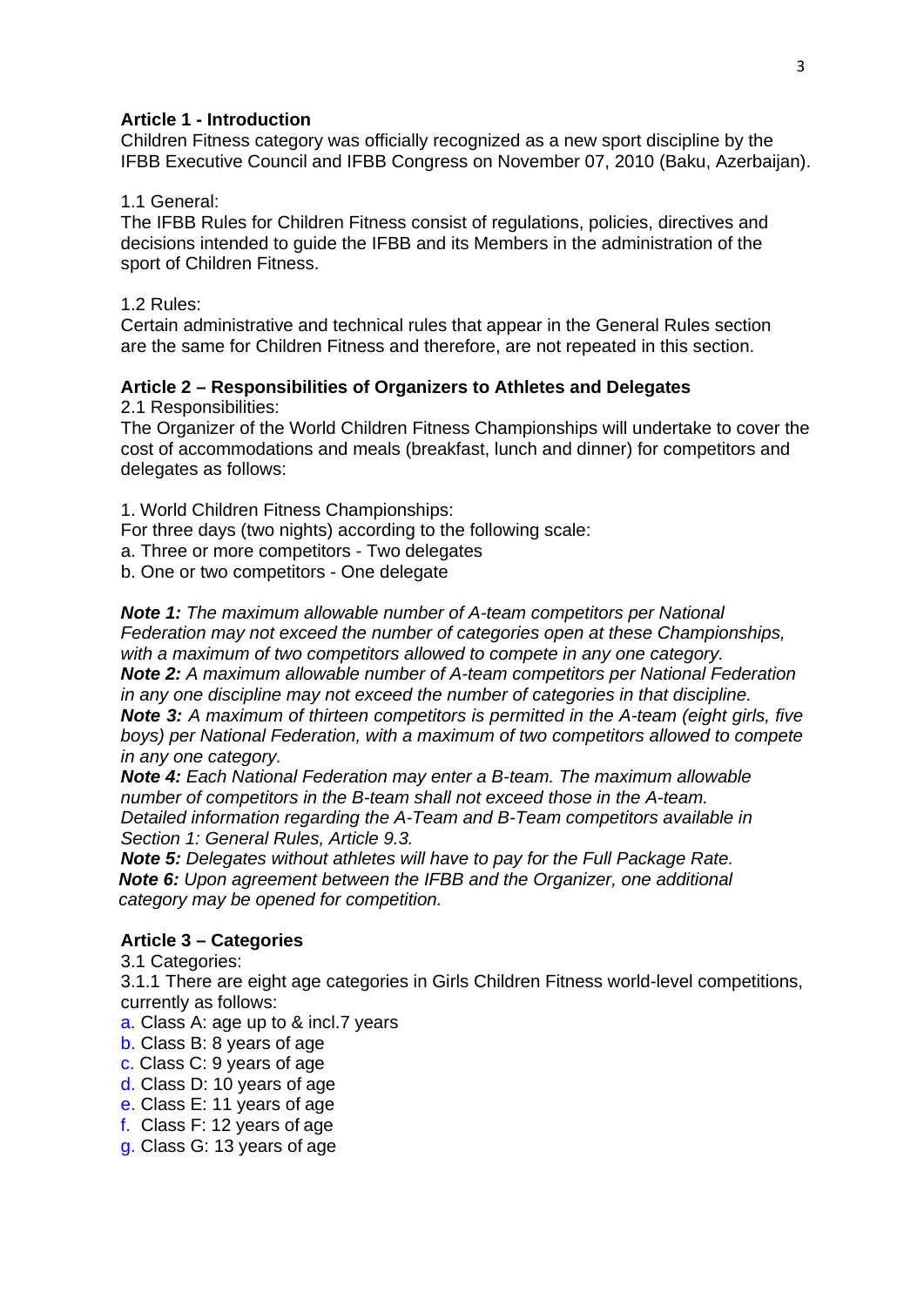h. Class H: 14 - 15 years of age

3.1.2 There are five age categories in Boys Children Fitness world-level competitions, currently as follows:

- a. Class A: up to & incl. 7 years of age
- b. Class B: 8 9 years of age
- c. Class C: 10 11 years of age
- d. Class D: 12 13 years of age
- e. Class E: 14 15 years of age

Children participate in their age group through the whole year in which they reach their upper age limit.

3.2 A category can only be run if there are not less than 6 athletes in this category. If less than 6 athletes, categories will be combined with older class.

### **Article 4 – Rounds**

4.1 Rounds: Children Fitness will consist of the following rounds:

- 4.1.1 One-day competitions:
- 1. Prejudging: Round 1 (90-second fitness routines)
- 2. Prejudging: Round 2 (quarter turns)
- 3. Finals: Round 3 (90-second fitness routines)

4.1.2 Two-day competitions:

- 1. Prejudging: Round 1 (90-second fitness routines)
- 2. Prejudging: Round 2 (quarter turns)
- 3. Finals: Round 3 (90-second fitness routines)
- 4. Finals: Round 4 (quarter turns)

## **Article 5 – Attire for Round 1 and Round 3 (Routine)**

5.1 The attire for Round 1 will conform to the following criteria:

1. Competitors may dress as they deem appropriate in order to perform their routines, except as detailed below.

**- Girls:** G-strings or bikini-type pants are strictly prohibited. G-strings or bikini-type pants cannot be worn on top of leotards, fishnet stockings, or tights. Also, G-strings or bikini-type pants cannot be worn underneath a skirt or other type of outerwear so as to reveal the buttocks while the competitor is moving around onstage. The minimum required attire: tank top and tight shorts (see Article 6).

**- Boys:** Bodybuilding-style trunks are strictly prohibited. The minimum required attire: tight shorts, like in Men's Fitness (see Article 6).

2. The routine attire will be inspected backstage before the competitor is allowed onstage. If the routine attire does not meet IFBB standards for children, the competitor will be given five (5) minutes to comply, failing which the competitor will be disqualified.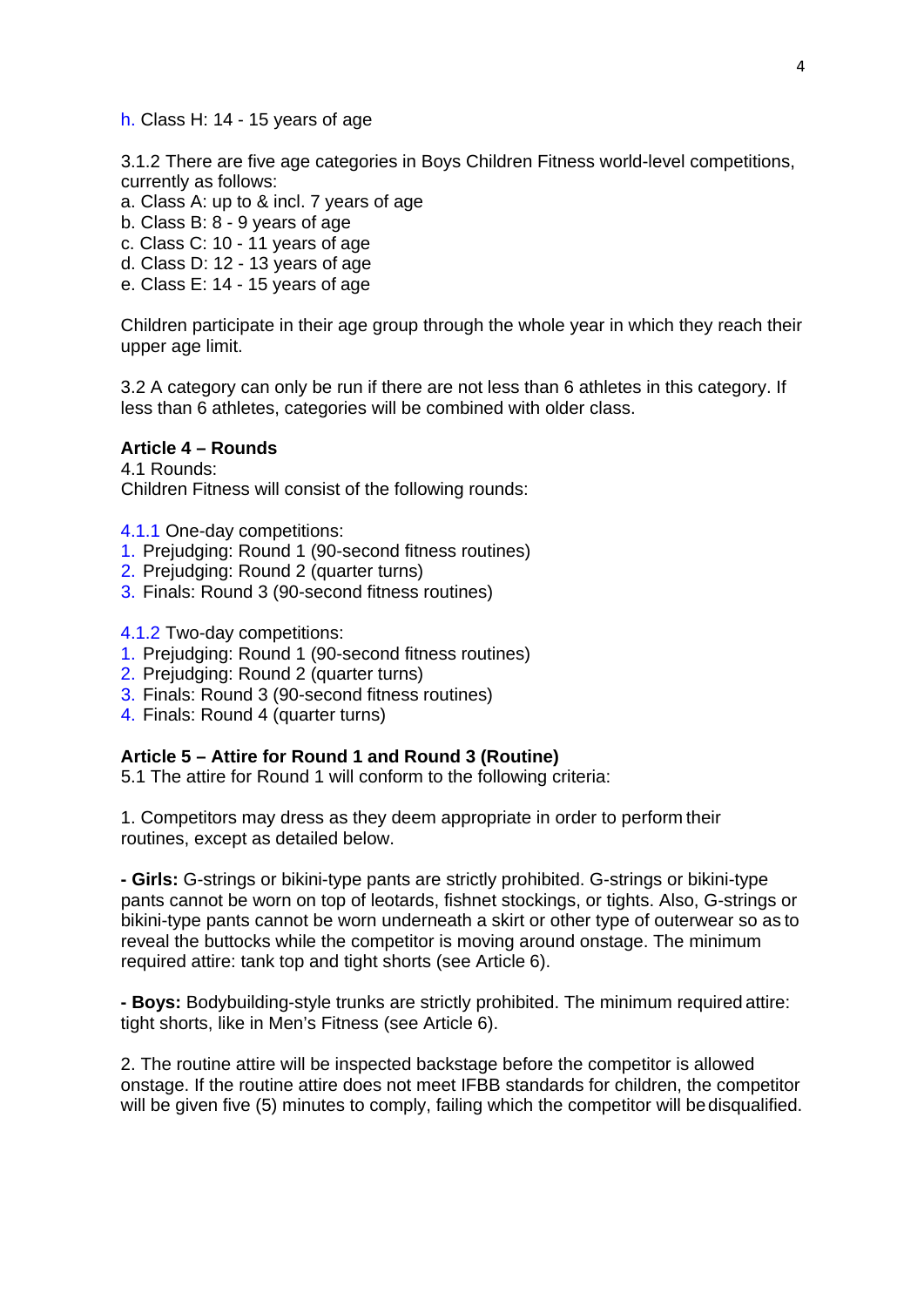3. Sport footwear may be worn, at the discretion of the competitor but if the contestis run on the gymnastic mat or similar elastic floor, children will perform barefoot but it must be stated in the Inspection Report published prior to the contest.

4. Provided Point 1 is respected, a competitor may remove an article of clothing (e.g. coat, jacket, shirt, pants) if the removal of said article is performed in a tasteful manner.

5. National Federations and head delegates are responsible for making sure that their children athletes are fully aware of the IFBB Rules as detailed in thisSection.

6. Any questions concerning posing attire must be brought to the attention of the IFBB Chief Official or IFBB Chief Judge during the Official Children Registration.

## **Article 6 – Prejudging: Presentation of Round 1 (Routine)**

6.1 Round 1 procedure: Round 1 will proceed as follows:

1. Each competitor will be called onstage in numerical order to perform a fitness routine to music of her/his own choice, the length of which will be up to a maximum of 90 seconds.

2. Each competitor will be introduced by number, name and country.

3. The use of props is limited.

*\*Note: A competitor shall be allowed a small item, either worn or handheld. Any item that is discarded during the routine must be removed by the competitor as he/she exits the stage without causing any delay in the competition. Competitors must declare all props at the Official Children Registration.*

4. No competitor will use any device that would leave material on the stage platform that would 1) presented a safety hazard to other competitors, and/or 2) require that the stage platform be cleaned or repaired before further use.

5. A competitor must enter and exit the stage to perform the routine without the assistance of any other person or persons e.g. cannot be carried onstage.

6. The use of body oil is strictly prohibited.

### **Article 7 – Prejudging: Scoring of Round 1 (Routine)**

7.1 Scoring of Round 1:

The scoring for Round 1 will proceed as follows:

1. Using Form 3, entitled "Judge's Individual Placings (Prejudging)", each judge will place the athlete from 1st to last, giving no two athletes the same placing.

2. The judges may use Form 4, entitled "Judge's Personal Notes", to write notes about the athletes.

3. The statisticians will gather Form 3 from the judges and will transcribe their placings onto Form 5, entitled "Score Sheet (Statisticians)", under Round 1. They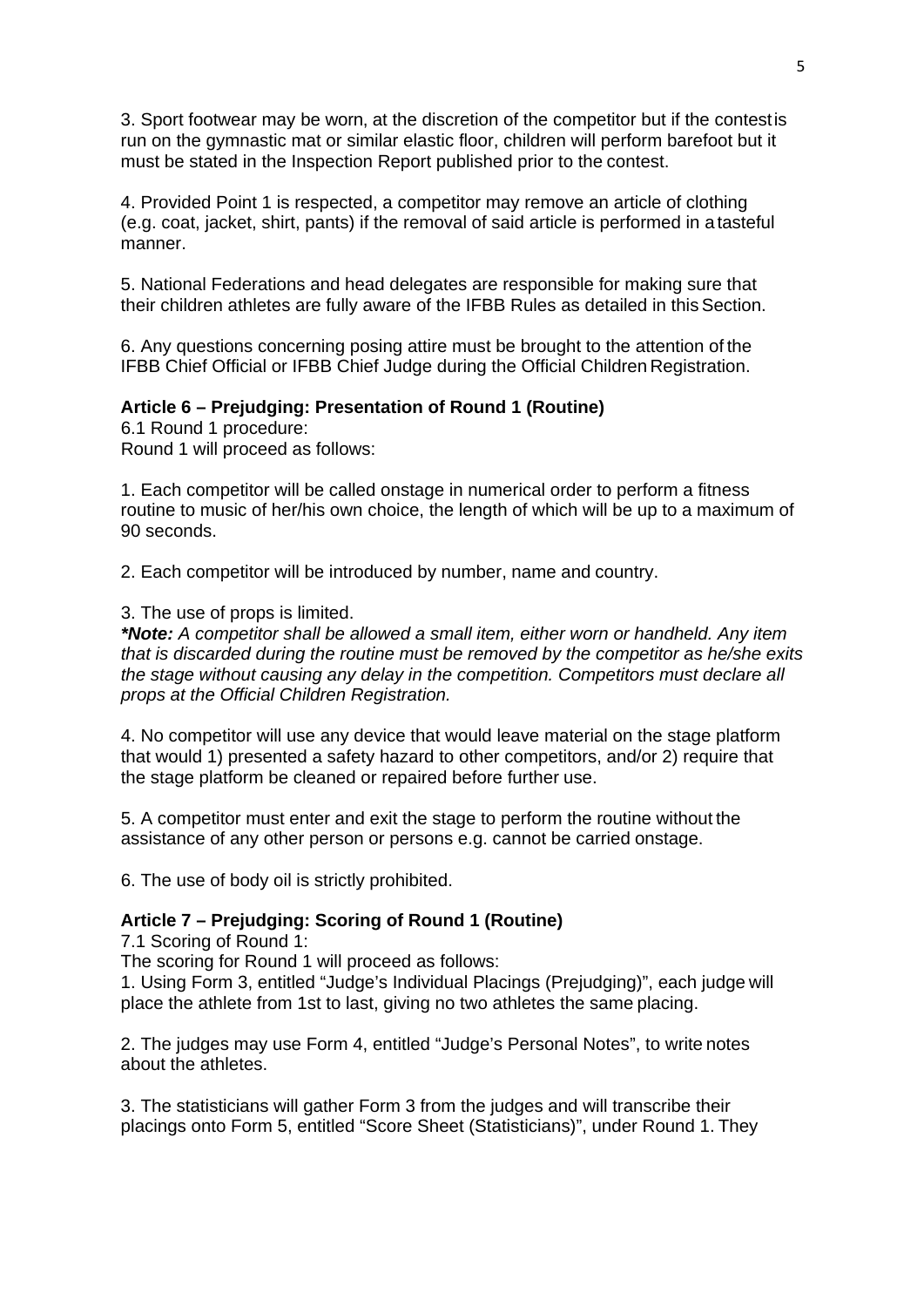will then discard two highest and two lowest scores; add the remaining five scores, multiply the results by 2 (two) and write the total under the column marked "Round 1 Subscore".

4. Should a tie occur in the "Round 1 Subscore", the tie need not be immediately broken since the "Round 1 Subscore" must be added to the "Round 2 Subscore" to produce a "PREJUDGING SCORE".

## **Article 8 – Prejudging: Assessing of Round 1 (Routine)**

8.1 Assessing of Round 1: Round 1 will be assessed using the following criteria:

1. Each judge will assess the routine with a view towards style, personality, athletic coordination and overall performance. Judges will also look for competitors who perform strength and flexibility moves, as well as gymnastic moves. The routine may include aerobics, dance, gymnastics or other demonstrations of athletic talent. There are no required moves.

2. The judges are reminded that, during this round, they are judging ONLY the fitness routine and NOT the physique. More details in **Appendix 2** to this Section.

## **Article 9 – Attire for Round 2 and Round 4 (Quarter Turns)**

9.1 The attire for Round 2 and Round 4 will conform to the following criteria:

**- Girls:** Top bra and tight shorts.

G-strings and classic two-piece bikini are strictly prohibited.

**- Boys:** Tight shorts, like in Men's Fitness (see Section 5: Men's Fitness, Art. 6). Bodybuilding-style trunks are strictly prohibited.

- 1. The costume will be plain opaque in style.
- 2. The colour of the attire should be black.
- 3. Competitors will perform barefoot.

9.2 Competitors will not wear jewellery, glasses, watches, pendants, necklaces or wigs.

9.3 The IFBB has banned all tans and bronzers that can be wiped off. If the tan comes off by simply wiping, the athlete will not be allowed to enter the stage. Artificial body colouring and self-tanning products may be used provided that it is applied at least twenty-four hours prior to the Prejudging. Sparkles, glitter, shiny metallic pearls or gold coloring are prohibited whether applied as part of a tanning lotion and/or cream or applied separately.

9.4 The use of body oil is strictly prohibited.

9.5 If the attire does not meet IFBB standards, the competitor will be given five (5) minutes to comply, failing which the competitor will be disqualified.

9.6 The IFBB Chief Official, or a delegated representative, will have the right to determine if a competitor's attire meets an acceptable standards and, eventually, recommend the athlete to change the attire, if it doesn't meet the IFBB standards.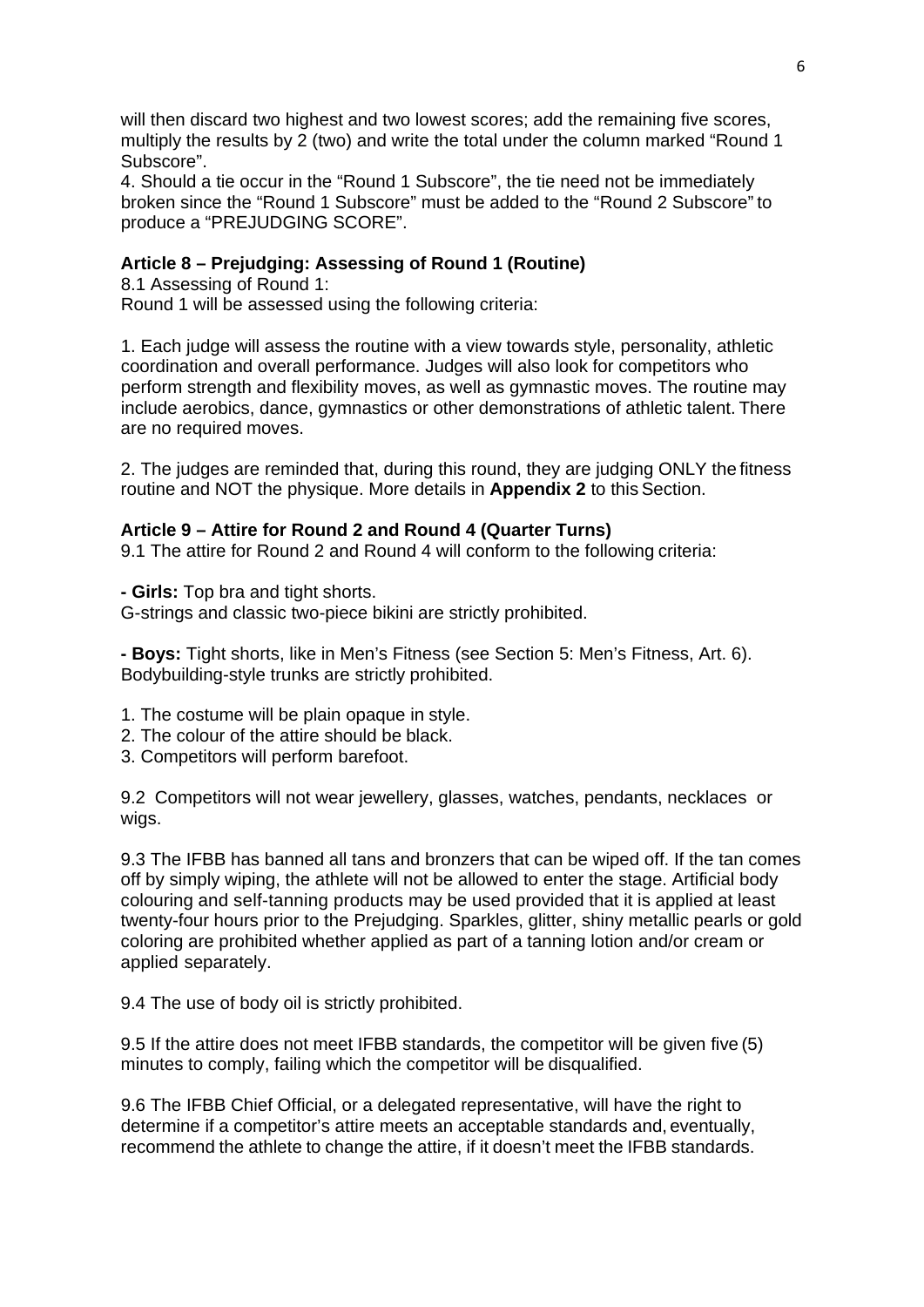## **Article 10 – Prejudging: Presentation of Round 2 (Quarter turns)**

10.1 Presentation of Round 2: The procedures for Round 2 will be as follows:

1. The entire category will be called onstage, in a single line and in numerical order.

2. The line-up will be divided into two equal-size groups and will be positioned onstage so that one group is to the left of the stage; the other group is to the right of the stage. The center portion of the stage will be left open for comparison purposes.

3. In numerical order, and in groups of no more than eight competitors at a time, each group will be directed to center-stage area to perform the four quarter turns.

4. The IFBB Chief Judge or Stage Director will direct the competitors through the four quarter turns, which are:

- a. Quarter Turn Right
- b. Quarter Turn Back
- c. Quarter Turn Right
- d. Quarter Turn Front

**Note 1:** Detailed description of the Children Fitness quarter turns provided in **Appendix 1** *to this Section.*

*Note 2: Competitors will not chew gum or candy while onstage. Note 3: Competitors will not drink water or any other liquids while onstage.*

5. This initial grouping of competitors and performance of the quarter turns is intended to assist the judges in determining which competitors will take part in the key comparisons that follow.

6. All judges will be asked now to submit individual propositions for the first comparison of the top five athletes to the IFBB Chief Judge. Chief Judge will analyze propositions submitted by all of the panel judges and, based on them, he will form the first comparison with competitors most often proposed by the panel judges, what meansthat these competitors are the best in the line-up. The number of athletes to be compared will be determined by the Chief Judge but no less than three and no more than eight competitors will be compared at any one time.

Then the judges may be asked to submit individual propositions for the second comparison of the next five athletes, included competitors placing in the middle of the group. Then the third comparison will be formed by the IFBB Chief Judge, with competitors to be placed in the rearmost part of the group of semifinalists. All competitors will be called out one time at least. The total number of comparisons will be decided by the IFBB Chief Judge.

6. All individual comparisons will be carried out center-stage.

7. Upon completion of the last comparison, all competitors will return to a single lineup, in numerical order, before exiting the stage.

## **Article 11 – Prejudging: Scoring of Round 2 (Quarter Turns)**

11.1 The scoring for Round 2 is carried out as follows:

1. Using Form 3, entitled "Judge's Individual Placings (Prejudging)", each judge will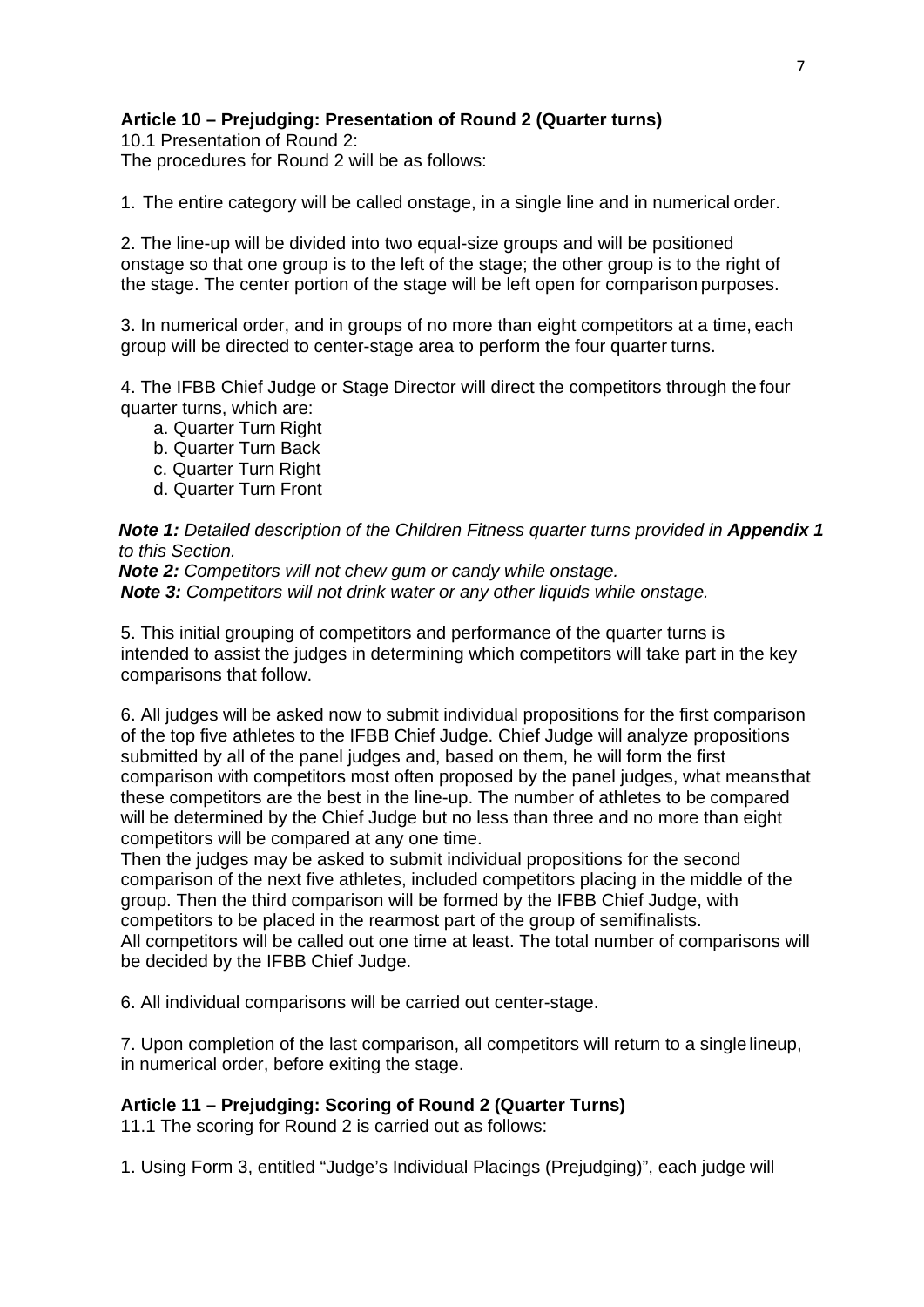award each competitor an individual placing from 1st to the last, ensuring that no two or more competitors receive the same placing. The judges may use Form 4, entitled "Judge's Personal Notes" to record their assessment about each competitor.

2. The statisticians will collect Form 3 from the judges and will then transcribe the judge's placings onto Form 5, entitled "Score Sheet (Statisticians)". They will then discard two highest and two lowest scores (if nine judges) or one highest and one lowest (if less than nine judges) for each competitor, will add up the remaining five scores to produce a "Round 2 Subscore" and a "Round 2 Place". The competitor with the lowest subscore is awarded 1st place while the competitor with the highest subscore is awarded 15th place.

3. Ties in the "Round 2 Subscore" need not be immediately broken as the "Round 2 Subscore" will be added to the "Round 1 Subscore" to produce a "PREJUDGING SCORE" and "PREJUDGING PLACE".

4. Should a tie occur in the "PREJUDGING SCORE", the tie will be broken usingthe "Round 2 Subscore" first. If a tie still exists, it will be broken using the "Relative Placement Method" and the athlete's Round 2 Subscores. *Note 1: The Relative Placement Method procedure:*

*Each individual judge's scores for the tied athletes will be compared on a column-by column basis with a dot being placed on top of the number for the athlete with the lower placing. All nine regular panel judge's scores will be included in the tie breaking calculations. The number of dots will be tallied for each of the tied athletes. The athlete*  with the greater number of dots will be declared the winner of the tie and will then *receive the better placing.*

5. The scores for the Prejudging will be used to place the competitors from 1st place to the last place. The top 6 competitors from the Prejudging will advance to the Finals and will start the Finals with zero points.

## **Article 12 – Prejudging: Assessing of Round 2 (Quarter Turns)**

12.1 Round 2 is assessed using the following criteria:

1. The judge should first assess the overall appearance of the physique. This assessment should begin at the head and extend downwards, take the whole physique into account.

The assessment, beginning with the general impression of the physique, should take into consideration the overall development of the body; the presentation of a balanced, symmetrically developed physique; the condition of the skin and the skin tone.

2. The judge's assessment of the athlete's physique should include the athlete's entire presentation, from the moment he/she walks onstage until the moment he/she walks offstage. At all times the children competitor must be viewed with the emphasis on a "healthy, fit, good-looking physique". More details in **Appendix 1.**

## **Article 13 – Finals: General remarks**

13.1 Procedures:

## **13.1.1 : One-day competition:**

The top six athletes from the Prejudging advance to the Finals, which consists of one round: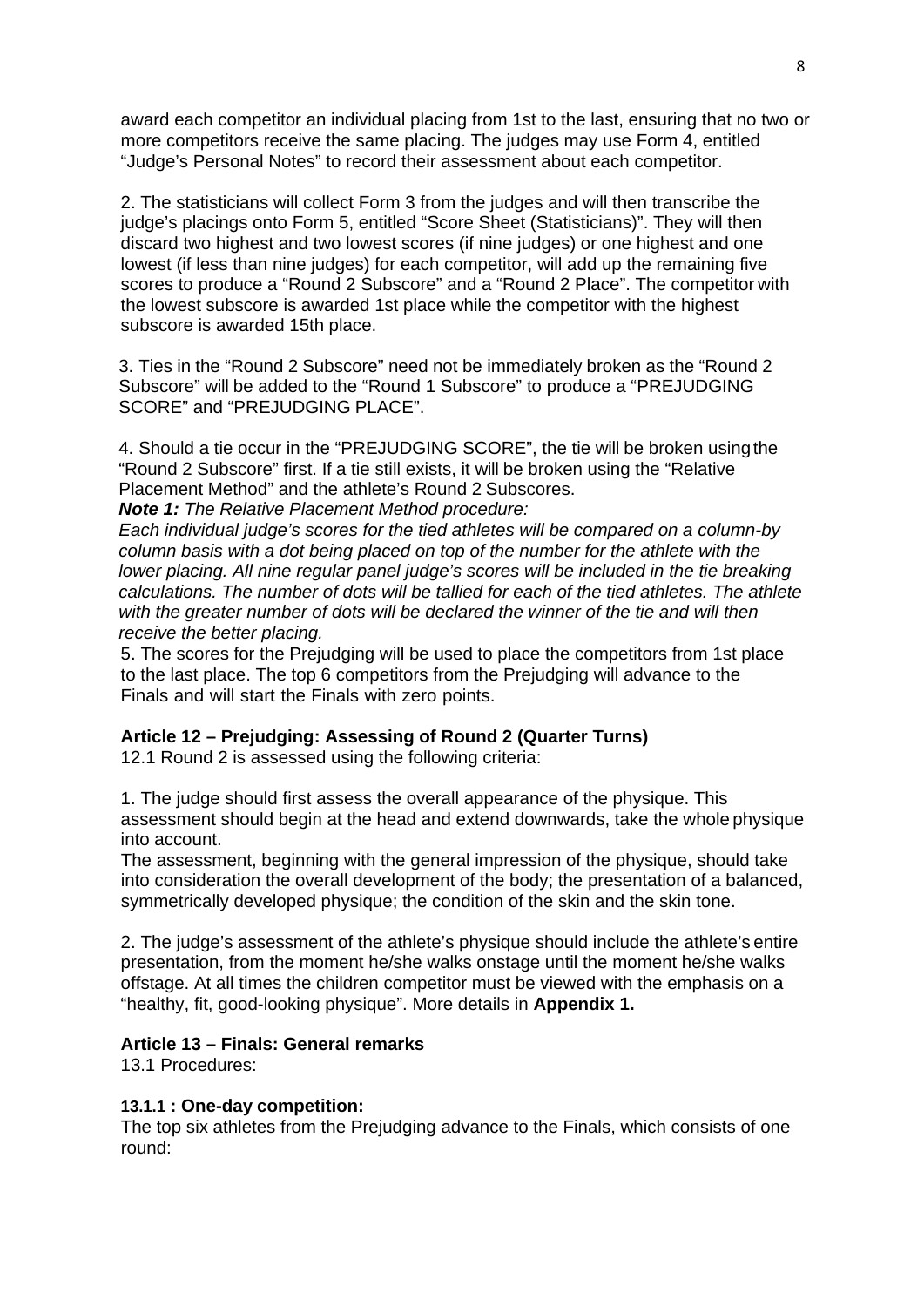#### Round 3: Fitness Routine.

Statisticians will transcribe **Round 1 Subscore** of the competitors advancing to the finals but as a single scores, **not multiplied by 2 (two).** Then will add single Round 3 Subscores to single Round 1 Subscores to achieve Round 3 Scores.

Then they will transcribe the Round 2 Subscores, add them to round 3 scores to get the final scores and places.

#### **13.1.2 : Two-day competition:**

The top six athletes from the Prejudging advance to the Finals, which consists of two rounds:

Round 3: Fitness Routine. Round 4: Quarter Turns.

Both rounds will be scored. Round 3 Subscores will be **multiplied by 2 (two)** and added to Round 4 Subscores to produce the final scores.

#### **Article 14 - Finals: Attire for Round 3 (Routine)**

14.1 The attire for Round 3 must conform to the same criteria as described in Article 5.

*Note: Competitors may use a different costume that in Round 1; however, it must still conform to the standards of taste and decency as described in Article 5*.

#### **Article 15 - Finals: Presentation of Round 3 (Routine)**

15.1 The procedures for conducting Round 3 are as follows:

1. The top 6 finalists, wearing their fitness routine attire, will be called onstage individually and in numerical order, to perform their individual fitness routines to their own choice of music, the length of which shall be up to a maximum of 90 seconds.

2. Each competitor is to be introduced by number, name and country.

3. The use of props is limited (see Article 6.1).

4. The use of body oil is strictly prohibited.

### **Article 16 – Finals: Scoring of Round 3 (Routine)**

16.1 Scoring of Round 3: The scoring for Round 3 will proceed as follows:

1. The judges, using Form 6, entitled "Judge's Individual Placings (Finals)", andusing the same criteria for judging as used during the Prejudging Round 1, will place the competitors from 1st to 6th, giving no two athletes the same placing.

#### **16.1.1 One-day competition**

Statisticians will transcribe "Round 1 Subscores" of the competitors advancing to the finals but as a single scores, **not multiplied by 2 (two).** Then will add single "Round 3 Subscores" to single "Round 1 Subscores" achieve Round 3 Scores.

#### **16.1.2 Two-day competition**

Round 3 Subscores will be multiplied by 2 (two) to produce Round 3 Scores.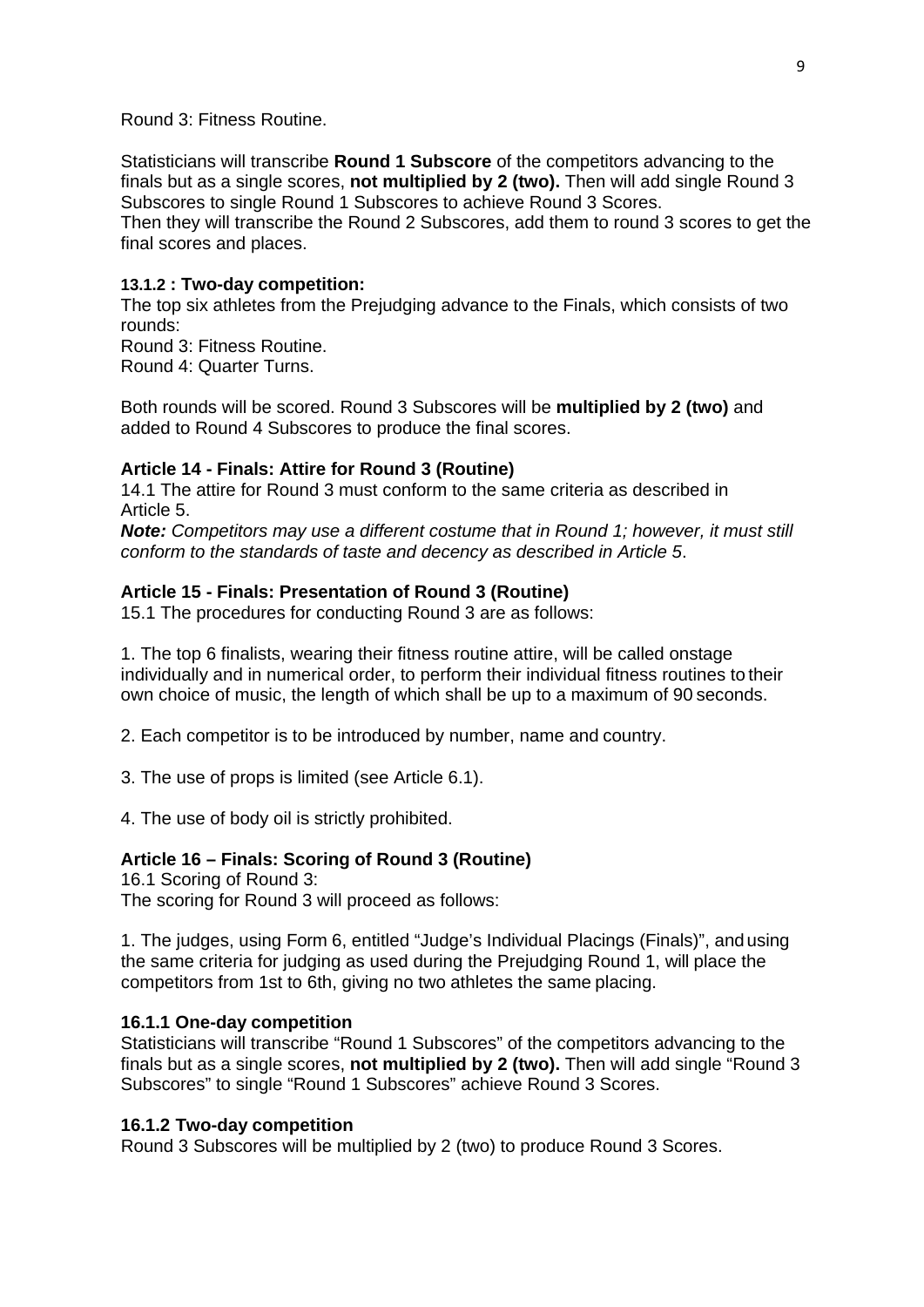2. Should a tie occur in the "Round 3 Scores", the tie need not be immediately broken since the "Round 3 Scores" must be added to the "Round 4 Subscore" to produce a "FINAL SCORE".

## **Article 17 – Finals: Assessing of Round 3 (Routine)**

17.1 Assessing of Round 3:

Round 3 will be assessed using the same criteria like in Round 1 (Article 8). More details in **Appendix 2.**

## **Article 18 – Finals: Round 4 (performed at two-day contests only)**

18.1 Attire for Round 4 (Quarter Turns): The attire for Round 4 must conform to the same criteria as described in Article 9.

## **Article 19 - Finals: Presentation of Round 4 (Quarter Turns)**

19.1 The procedures for conducting Round 4 are as follows:

1. The top 6 finalists will be directed to the center of the stage, in a single line and in numerical order.

2. The IFBB Chief Judge or Stage Director may, at his/her discretion, have the group perform the quarter turns at center-stage in numerical order and then in the reverse order. These quarter turns will be done in the same way like in the semifinal comparisons (Round 2).

3. The entire line-up will be asked to exit the stage.

## **Article 20 - Finals: Scoring of Round 4 (Quarter Turns)**

20.1 The scoring of Round 4 is carried out as follows:

1. The judges, using Form 6, entitled "Judge's Individual Placings (Finals)", and using the same criteria for judging as used during the Prejudging, will place the competitors from 1st to 6th, giving no two athletes the same placing.

2. The statisticians will collect Form 6 from the judges and will then transcribe the judge's placings onto Form 5, entitled "Score Sheet (Statisticians)". They will discard two highest and two lowest scores; will add the remaining five scores, and will write the total under the column marked "Round 4 Subscore".

3. The statisticians will then add the "Round 3 Subscore" to Round 4 Subscore" to produce a "FINAL SCORE" and "FINAL PLACE".

4. Should a tie occur in the "Round 4 Subscore", the tie need not be immediately broken as the "Round 4 Subscore" must be added to the "Round 3 Subscore" to produce a "FINAL SCORE".

5. Should a tie occur in the "FINAL SCORE", the tie will be broken using the "Round 3 Subscore" first. If a tie still exists, the "Relative Placement Method" and the athlete's "Round 3 Subscore" will be used.

## **Article 21 – Finals: Assessing of Round 4**

21. 1 Round 4 is assessed using the same criteria as detailed in Article 12 (Quarter Turns). More details in **Appendix 1.**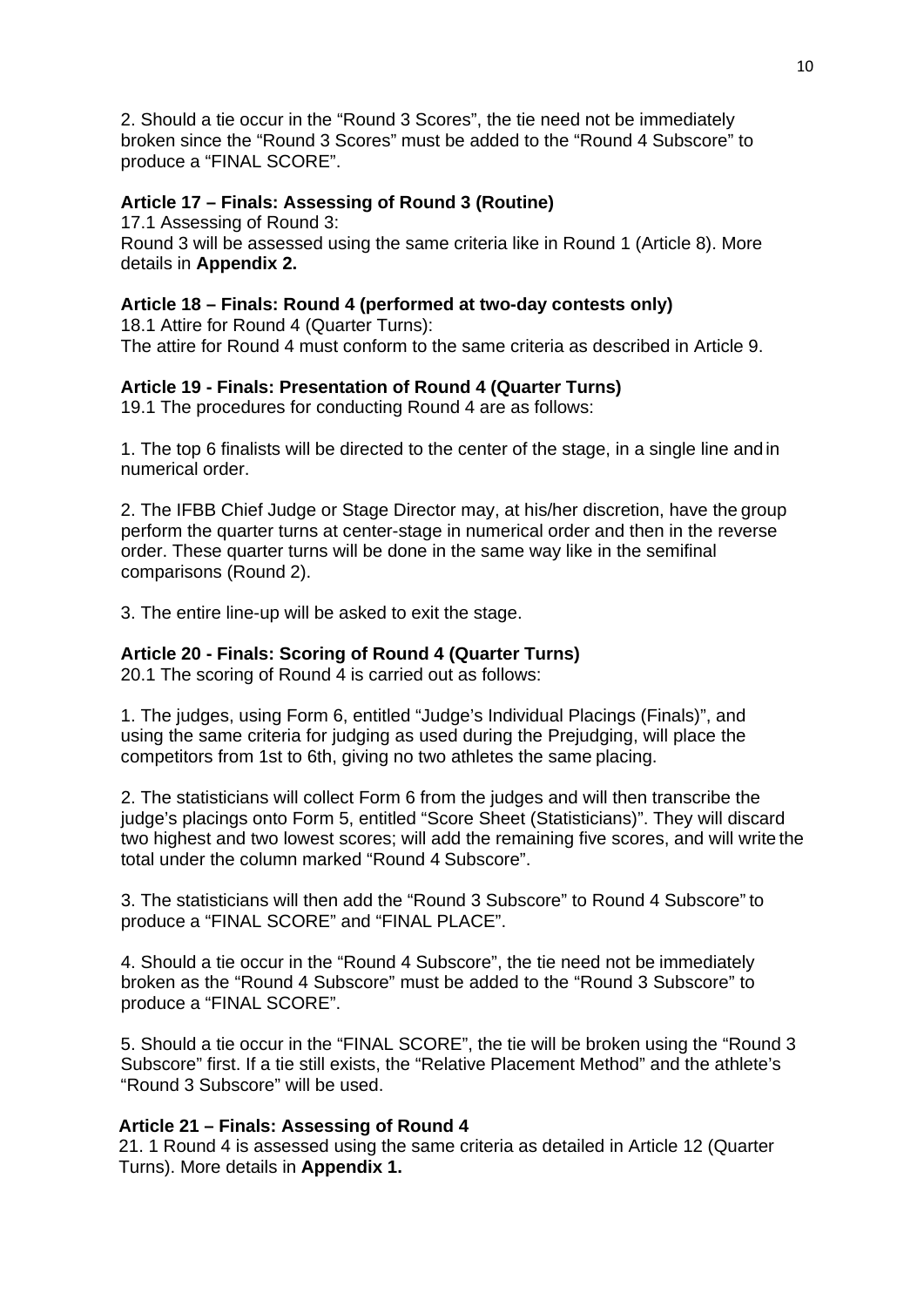## **Article 22 – Finals: The Awarding Ceremony**

22.1 The Award Ceremony

The top 6 finalists will be called onstage to take part in the award ceremony. The Master of Ceremonies will announce the number, name and country of the competitor in 6th place and will continue to the competitor in the 1st place.

The President of the IFBB, or the top IFBB official at the contests, accompanied by the other official(s) invited by him to take part in this Ceremony, will present the IFBB Medals and/or trophies to the winners.

The national anthem (short version) of the country of the 1st place winner will be played immediately following his receipt of the 1st place award(s).

After the national anthem, the finalists are obliged to remain onstage for a brief period of time for photographic purposes, and to follow the IFBB Chief Judge or StageDirector commands. During the Awarding Ceremony, competitors are not allowed to display their country's flag.

Competitors are expected to accept their places, medals and/or awards and to take part in the Awarding Ceremony to its end (photo session). Competitor, who ostentatiously manifests his/her disapproval and/or leave the stage prior to the end of the Awarding Ceremony, may be disqualified.

Detailed description of the Awarding Ceremony is available in Section 1: General Rules, Article 16.

## **Article 23 – Teams Classification Results and Award**

23.1 Best National Teams:

The Best National Teams scoring includes the top 5 girls and top 2 boys from each National Federation.

Detailed procedure of the Teams Classification calculations is available in Section 1: General Rules, Article 18.

The chief delegates or team managers of the top 3 countries will accept the awards on behalf of their countries.

Publication of the Final Results – according to Section 1: General Rules, Article 18.

#### **APPENDIX 1: QURTER TURNS**

Competitors who fail to adopt the proper stance will receive one warning after which points will be deducted from their score.

## **Front Position:**

Erect stance, head and eyes facing the same direction as the body, heels together, feet inclined outward at a 30° angle, knees together and unbent, stomach in, chest out, shoulders back, both arms kept at the side along the centerline of the body, elbows slightly bent, thumbs and fingers together, palms facing the body and hold about 10 cm out of the body, hands slightly cupped.

## **Quarter Turn Right (left side to the judges):**

Erect stance, head and eyes facing the same direction as the body, heels together, feet inclined outward at a 30° angle, knees together and unbent, stomach in, chest out, shoulders back, left arm kept slightly back from the center-line of the body with a slight bend at the elbow, thumb and fingers together, palm facing the direction of the body, hand slightly cupped, right arm kept slightly front of the center-line of the body with a slight bend at the elbow, thumb and fingers together, palm facing the body, hand slightly cupped. The positioning of the arms will cause the upper body to twist slightly to the left, with the left shoulder lowered and the right shoulder raised. This is normal and must not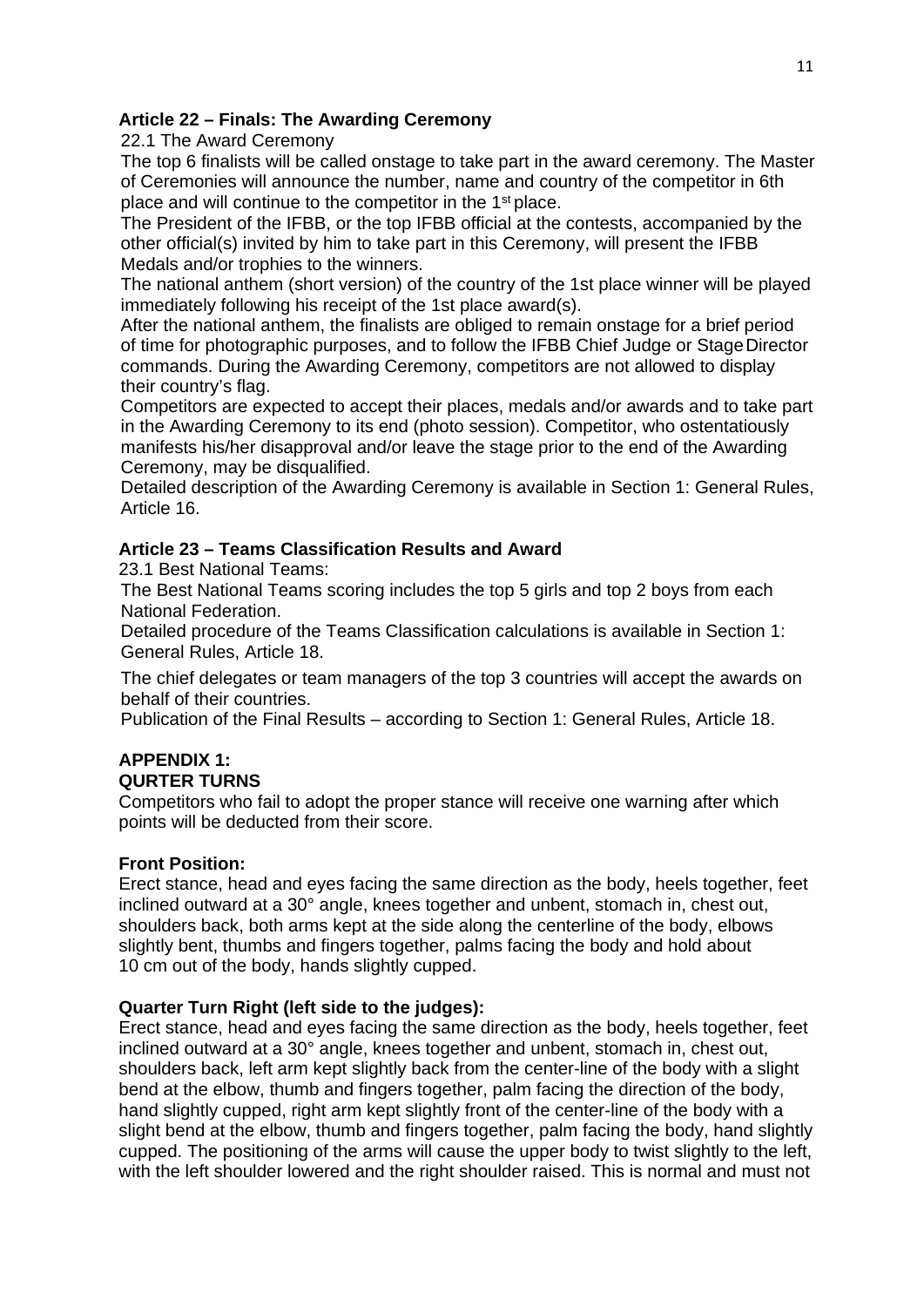be exaggerated.

### **Quarter Turn Back:**

Erect stance, head and eyes facing the same direction as the body, heels together, feet inclined outward at a 30° angle, knees together and unbent, stomach in, chest out, shoulders back, back muscles slightly contracted to show the shape of the upper body, both arms kept at the side along the centerline of the body, elbows slightly bent, thumbs and fingers together, palms facing the body and hold about 10 cm out of the body, hands slightly cupped.

## **Quarter Turn Right (right side to the judges):**

Erect stance, head and eyes facing the same direction as the body, heels together, feet inclined outward at a 30° angle, knees together and unbent, stomach in, chest out, shoulders back, right arm kept slightly back from the centerline of the body with a slight bend at the elbow, thumb and fingers together, palm facing the direction of the body, hand slightly cupped, left arm kept slightly front of the center-line of the body with a slight bend at the elbow, thumb and fingers together, palm facing the body, hand slightly cupped. The positioning of the arms will cause the upper body to twist slightly to the right, with the right shoulder lowered and the left shoulder raised. This is normal and must not be exaggerated.

## **APPENDIX 2**

## **ASSESSMENT OF THE FITNESS ROUTINES**

In this rounds, athletes perform a fitness routine to music selected by the competitor, the length of which shall not exceed 90 seconds.

Once again, the judge should consider the OVERALL IMPRESSION, that is, the entire routine from the moment the athlete presents herself/himself onstage until the moment the athlete walks offstage. The judges are reminded that, during these Rounds, they are judging ONLY the fitness routine and NOT the physique. The judge should look for a well-choreographed and creative routine performed at a different tempo/speed. Although compulsory movements are not a requirement, the routine should include:

1. Elements of STRENGTH - for example, straddle hold, leg extension hold, hand stands, planche and/or one-arm pushups (gymnastic movements such as front and back flips, handsprings, and cartwheels are not considered strength elements). The number of strength moves, their degree of difficulty, and the overall creativity of the moves should be considered in the judging of the routine.

2. Elements of FLEXIBILITY – for example, high kicks, bridges, nuts, front and back walkovers, side splits, and/or front splits. The number of flexibility moves, their degree of difficulty, and the overall creativity of the moves should be considered in the judging of the routine.

3. Elements of POWER – dynamic elements like high jumps, front and back flips, handsprings, aerial cartwheels, aerial walkovers, round offs, split leaps. Thesemoves require perfect technique and should be taking into account assessing the difficulty of the routine.

4. The SPEED or tempo of the routine demonstrates a degree of cardiovascular fitness, stamina, and endurance. For example, if two routines contain the sametype and number of strength and flexibility movements, the routine that is performed at a faster tempo is the more difficult to achieve so long as the movements are correctly